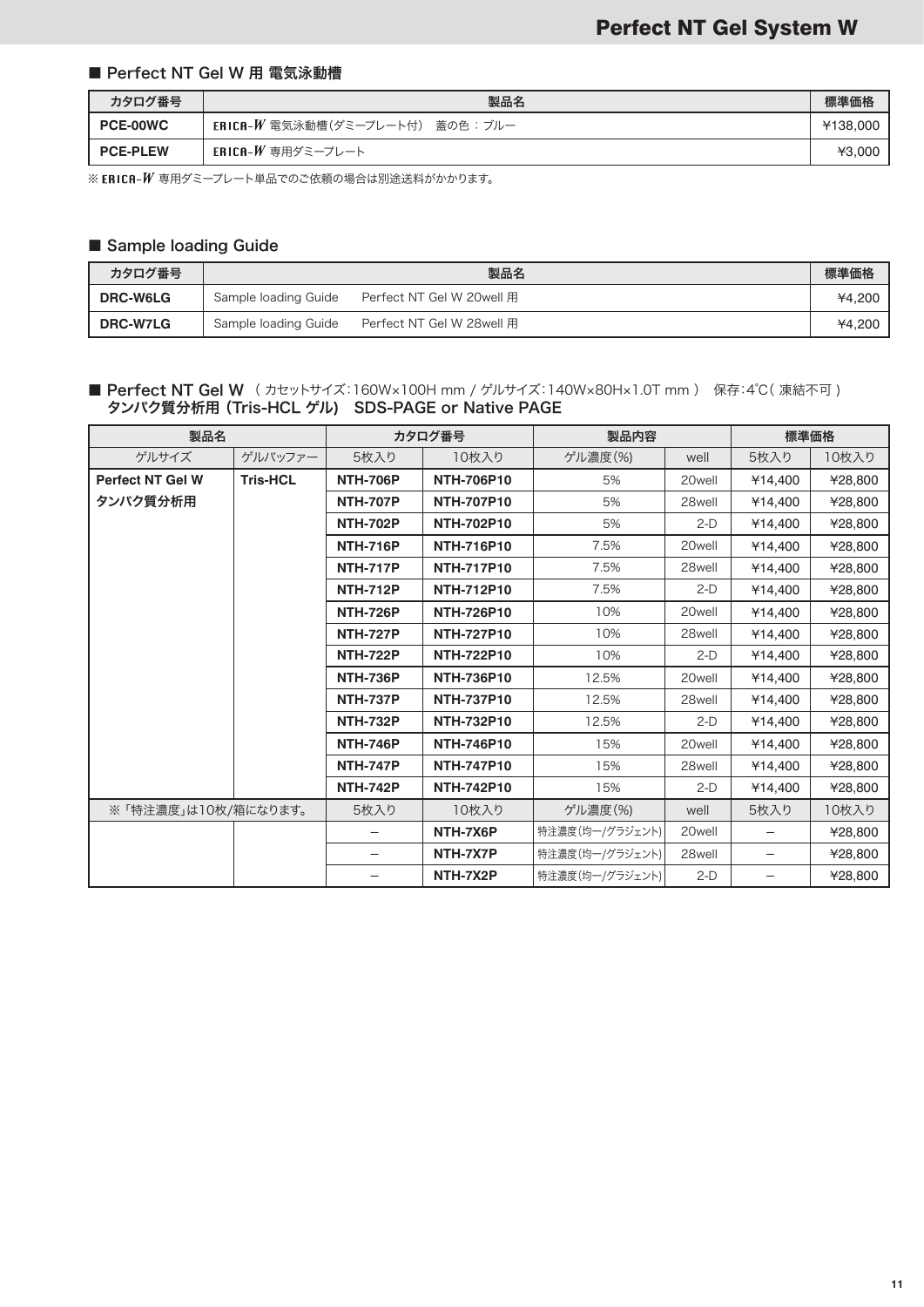# Perfect NT Gel System W

■ Perfect NT Gel W (カセットサイズ:160W×100H mm / ゲルサイズ:140W×80H×1.0T mm) 保存:4℃(凍結不可) 拡がらないグラジェントゲル

| 製品名                        |                     | カタログ番号           |                    | 製品内容         |        | 標準価格              |         |
|----------------------------|---------------------|------------------|--------------------|--------------|--------|-------------------|---------|
| ゲルサイズ                      | ゲルバッファー             | 5枚入り             | 10枚入り              | ゲル濃度(%)      | well   | 5枚入り              | 10枚入り   |
| <b>Perfect NT Gel W NE</b> | <b>Tris-HCL</b>     | NTH-7F6HP        | NTH-7F6HP10        | $2 - 15%$    | 20well | ¥14,400           | ¥28,800 |
| タンパク質分析用                   |                     | NTH-7F7HP        | NTH-7F7HP10        | $2 - 15%$    | 28well | ¥14,400           | ¥28,800 |
|                            |                     | NTH-7F2HP        | NTH-7F2HP10        | 2-15%        | $2-D$  | ¥14,400           | ¥28,800 |
|                            |                     | <b>NTH-756HP</b> | <b>NTH-756HP10</b> | $5 - 10%$    | 20well | ¥14,400           | ¥28,800 |
|                            |                     | NTH-757HP        | <b>NTH-757HP10</b> | 5-10%        | 28well | ¥14,400           | ¥28,800 |
|                            |                     | <b>NTH-752HP</b> | <b>NTH-752HP10</b> | 5-10%        | $2-D$  | ¥14,400           | ¥28,800 |
|                            |                     | NTH-7E6HP        | NTH-7E6HP10        | 5-12.5%      | 20well | ¥14,400           | ¥28,800 |
|                            |                     | NTH-7E7HP        | NTH-7E7HP10        | 5-12.5%      | 28well | ¥14,400           | ¥28,800 |
|                            |                     | NTH-7E2HP        | NTH-7E2HP10        | 5-12.5%      | $2-D$  | ¥14,400           | ¥28,800 |
|                            |                     | <b>NTH-766HP</b> | <b>NTH-766HP10</b> | 5-15%        | 20well | ¥14,400           | ¥28,800 |
|                            |                     | NTH-767HP        | <b>NTH-767HP10</b> | 5-15%        | 28well | ¥14,400           | ¥28,800 |
|                            |                     | <b>NTH-762HP</b> | <b>NTH-762HP10</b> | 5-15%        | $2-D$  | ¥14,400           | ¥28,800 |
|                            |                     | NTH-776HP        | <b>NTH-776HP10</b> | 5-20%        | 20well | ¥14,400           | ¥28,800 |
|                            |                     | NTH-777HP        | <b>NTH-777HP10</b> | 5-20%        | 28well | ¥14,400           | ¥28,800 |
|                            |                     | NTH-772HP        | <b>NTH-772HP10</b> | 5-20%        | $2-D$  | ¥14,400           | ¥28,800 |
|                            |                     | <b>NTH-786HP</b> | <b>NTH-786HP10</b> | 7.5-15%      | 20well | ¥14,400           | ¥28,800 |
|                            |                     | NTH-787HP        | <b>NTH-787HP10</b> | 7.5-15%      | 28well | ¥14,400           | ¥28,800 |
|                            |                     | <b>NTH-782HP</b> | <b>NTH-782HP10</b> | 7.5-15%      | $2-D$  | ¥14,400           | ¥28,800 |
|                            |                     | NTH-796HP        | <b>NTH-796HP10</b> | 10-20%       | 20well | ¥14,400           | ¥28,800 |
|                            |                     | NTH-797HP        | <b>NTH-797HP10</b> | 10-20%       | 28well | ¥14,400           | ¥28,800 |
|                            |                     | NTH-792HP        | <b>NTH-792HP10</b> | 10-20%       | $2-D$  | ¥14,400           | ¥28,800 |
|                            |                     | NTH-7G6HP        | NTH-7G6HP10        | 15-25%       | 20well | ¥14.400           | ¥28,800 |
|                            |                     | NTH-7G7HP        | NTH-7G7HP10        | 15-25%       | 28well | ¥14,400           | ¥28,800 |
|                            |                     | NTH-7G2HP        | NTH-7G2HP10        | 15-25%       | $2-D$  | ¥14,400           | ¥28,800 |
|                            | ※「特注濃度」は10枚/箱になります。 |                  | 10枚入り              | ゲル濃度(%)      | well   | 5枚入り              | 10枚入り   |
|                            |                     |                  | NTH-7X6HP          | 特注濃度(グラジェント) | 20well | $\qquad \qquad -$ | ¥28,800 |
|                            |                     |                  | NTH-7X7HP          | 特注濃度(グラジェント) | 28well |                   | ¥28,800 |
|                            |                     |                  | NTH-7X2HP          | 特注濃度(グラジェント) | $2-D$  | $\equiv$          | ¥28,800 |

## ■ Perfect NT Gel W (カセットサイズ:160W×100H mm / ゲルサイズ:140W×80H×1.0T mm) 保存:4℃(凍結不可) ポリペプチド分析用 (1M Tris-HCL ゲル)

| 製品名                     |                    | カタログ番号   |                   | 製品内容            |        | 標準価格    |         |
|-------------------------|--------------------|----------|-------------------|-----------------|--------|---------|---------|
| ゲルサイズ                   | ゲルバッファー            | 5枚入り     | 10枚入り             | ゲル濃度(%)         | well   | 5枚入り    | 10枚入り   |
| <b>Perfect NT Gel W</b> | <b>1M Tris-HCL</b> | NTH-7A6T | <b>NTH-7A6T10</b> | 15-20%          | 20well | ¥14.400 | ¥28,800 |
| ポリペプチド分析用               |                    | NTH-7A7T | <b>NTH-7A7T10</b> | 15-20%          | 28well | ¥14.400 | ¥28,800 |
|                         |                    | NTH-7A2T | <b>NTH-7A2T10</b> | 15-20%          | $2-D$  | ¥14,400 | ¥28,800 |
| ※「特注濃度」は10枚/箱になります。     |                    | 5枚入り     | 10枚入り             | ゲル濃度(%)         | well   | 5枚入り    | 10枚入り   |
|                         |                    |          | NTH-7X6T          | 特注濃度(均一/グラジェント) | 20well |         | ¥28,800 |
|                         |                    |          | NTH-7X7T          | 特注濃度(均一/グラジェント) | 28well |         | ¥28,800 |
|                         |                    |          | NTH-7X2T          | 特注濃度(均一/グラジェント) | $2-D$  |         | ¥28,800 |